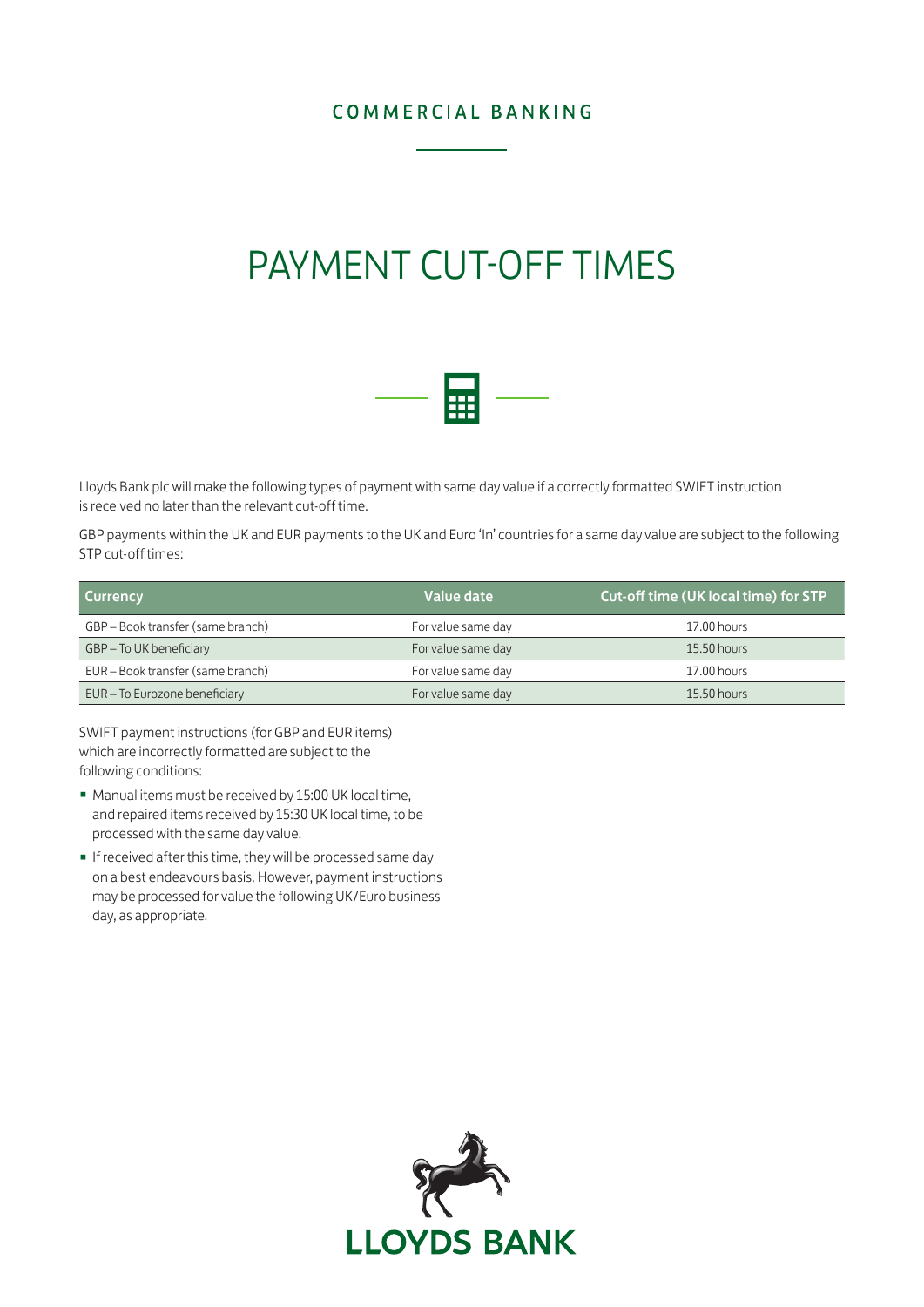#### Other Currency Payments

Payment instructions for all of the currencies below (FX or accounts domiciled in the currency) are subject to the following STP cut-off times:

- Manual repair and inputted items must be received two hours before the currency cut-off time to be processed as per the listed value date.
- If received after this time they will be processed same day on a best endeavours basis. However, payment instructions may be processed the following value date, as appropriate.

| Currency name               | <b>Value date</b>  | Cut-off time (UK local time) for STP |
|-----------------------------|--------------------|--------------------------------------|
| Australian Dollar           | For value next day | 15.15 hours                          |
| Bahraini Dinar              | For 2 day value    | 15.30 hours                          |
| <b>Barbados Dollar</b>      | For 2 day value    | 15.30 hours                          |
| Canadian Dollar             | For value next day | 15.15 hours                          |
| Chinese Renminbi            | For 2 day value    | 14:00 hours                          |
| Czech Koruna                | For value next day | 15.30 hours                          |
| Danish Krone                | For value next day | 15.15 hours                          |
| East Caribbean Dollar       | For 2 day value    | 15.30 hours                          |
| Hong Kong Dollar            | For value next day | 12.15 hours                          |
| Hungarian Forint            | For value next day | 15.30 hours                          |
| Indian Rupee                | For 2 day value    | 15.30 hours                          |
| Israeli Shekel              | For 2 day value    | 15.30 hours                          |
| Japanese Yen                | For value next day | 15.15 hours                          |
| Jordanian Dinar             | For 2 day value    | 15.30 hours                          |
| Kenyan Shilling             | For 2 day value    | 15.30 hours                          |
| Kuwait Dinar                | For 2 day value    | 15.30 hours                          |
| Mauritian Rupee             | For 2 day value    | 15.30 hours                          |
| Mexican Peso                | For 2 day value    | 15.30 hours                          |
| Moroccan Dirham             | For 2 day value    | 15.30 hours                          |
| New Zealand Dollar          | For value next day | 15.15 hours                          |
| Norwegian Krone             | For value next day | 15.15 hours                          |
| Omani Rial                  | For 2 day value    | 15.30 hours                          |
| Polish Zloty                | For value next day | 15.30 hours                          |
| Saudi Riyal                 | For value next day | 12.15 hours                          |
| Singapore Dollar            | For value next day | 12.15 hours                          |
| South African Rand          | For value next day | 12.15 hours                          |
| Swedish Krona               | For value next day | 15.15 hours                          |
| <b>Swiss Franc</b>          | For value next day | 15.15 hours                          |
| <b>Tanzanian Shilling</b>   | For 2 day value    | 15.30 hours                          |
| Thai Baht                   | For 2 day value    | 15.30 hours                          |
| Trinidad and Tobago Dollar  | For 2 day value    | 15.30 hours                          |
| Tunisian Dinar              | For 2 day value    | 15.30 hours                          |
| Turkish Lira                | For 2 day value    | 15.30 hours                          |
| United Arab Emirates Dirham | For value next day | 12.15 hours                          |
| United States Dollar        | For same day value | 15.30 hours                          |
| Zimbabwean Dollar           | For 2 day value    | 15.30 hours                          |